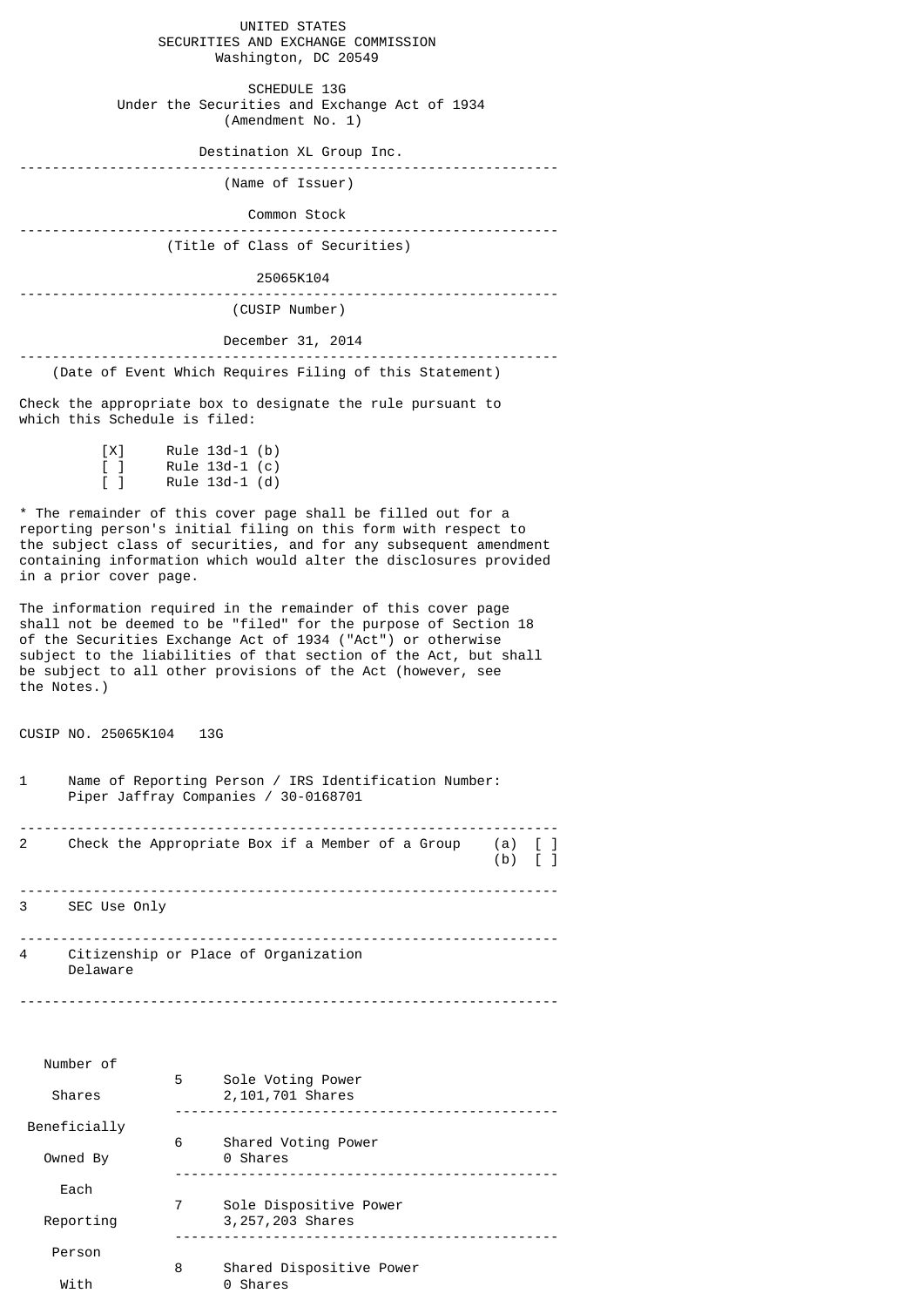|                  |            | 9 Aggregate Amount Beneficially Owned by Each Reporting Person<br>3,257,203 Shares (See Exhibit A)                                                                                                                                                                                                                                                            |  |  |
|------------------|------------|---------------------------------------------------------------------------------------------------------------------------------------------------------------------------------------------------------------------------------------------------------------------------------------------------------------------------------------------------------------|--|--|
|                  | Shares [ ] | 10 Check if the Aggregate Amount in Row (9) Excludes Certain                                                                                                                                                                                                                                                                                                  |  |  |
|                  | 6.4%       | 11 Percent of Class Represented by Amount in Row (9)                                                                                                                                                                                                                                                                                                          |  |  |
| нc               |            | 12 Type of Reporting Person                                                                                                                                                                                                                                                                                                                                   |  |  |
|                  |            |                                                                                                                                                                                                                                                                                                                                                               |  |  |
| Item 1<br>Item 1 | (a)<br>(b) | Name of Issuer: Destination XL Group Inc.<br>Name of Issuer's Principal Executive Offices:<br>555 Turnpike Street<br>Canton, MA 02021                                                                                                                                                                                                                         |  |  |
| Item 2<br>Item 2 | (a)<br>(b) | Person Filing: Piper Jaffray Companies<br>Address: 800 Nicollet Mall Suite 800<br>Minneapolis, MN 55402                                                                                                                                                                                                                                                       |  |  |
| Item 2           |            | (c) Citizenship: Piper Jaffray Companies is a<br>Delaware Corporation                                                                                                                                                                                                                                                                                         |  |  |
| Item 2<br>Item 2 |            | (d) Title of Class of Securities: Common Stock<br>(e) CUSIP Number: 25065K104                                                                                                                                                                                                                                                                                 |  |  |
| Item 3           |            | This statement is filed pursuant to Rule 13d-1(b) or<br>13d-2(b) and the person filing, Piper Jaffray Companies,<br>is a parent holding company in accordance with Section<br>$240.13d-1(b)(ii)(G)$ . (Note: See Item 7).                                                                                                                                     |  |  |
| Item 4           |            | Ownership                                                                                                                                                                                                                                                                                                                                                     |  |  |
|                  | (a)        | Amount Beneficially Owned:<br>Advisory Research, Inc. 3, 257, 203 Shares                                                                                                                                                                                                                                                                                      |  |  |
|                  | (b)        | Percent of Class<br>6.4%                                                                                                                                                                                                                                                                                                                                      |  |  |
|                  | (c)        | Number of shares as to which reporting person has:<br>2,101,701 Shares<br>(i)<br>Sole Voting Power<br>(ii)<br>Shared Voting Power<br>Shares<br>0<br>(iii)<br>Sole Dispositive Power<br>3, 257, 203 Shares<br>Shared Dispositive Power 0<br>Shares<br>(iv)                                                                                                     |  |  |
| Item 5           |            | Ownership of Five Percent or Less of a Class:<br>If this statement is being filed to report the fact<br>that as of the date hereof the reporting person has<br>ceased to be the beneficial owner of more than five<br>percent of the class of securities, check the<br>following [ ]                                                                          |  |  |
| Item 6           |            | Ownership of More than Five Percent on Behalf of Another<br>Person: The clients referenced in Exhibit A have the<br>right to receive or the power to direct the receipt of<br>dividends from, or the proceeds from the sale of the<br>securities held in their respective accounts. No client's<br>interest is known to exceed 5% of the class of securities. |  |  |
| Item 7           |            | Identification and Classification of the Subsidiary<br>Which Acquired the Security being Reported on by the<br>Parent Holding Company:                                                                                                                                                                                                                        |  |  |
|                  |            | See attached Exhibit A.                                                                                                                                                                                                                                                                                                                                       |  |  |
| Item 8           |            | Identification and Classification if Members of<br>the Group: Not Applicable                                                                                                                                                                                                                                                                                  |  |  |
| Item 9           |            | Notice of Dissolution of Group: Not Applicable                                                                                                                                                                                                                                                                                                                |  |  |
| Item 10          |            | Certification                                                                                                                                                                                                                                                                                                                                                 |  |  |

By signing below I certify that, to the best of my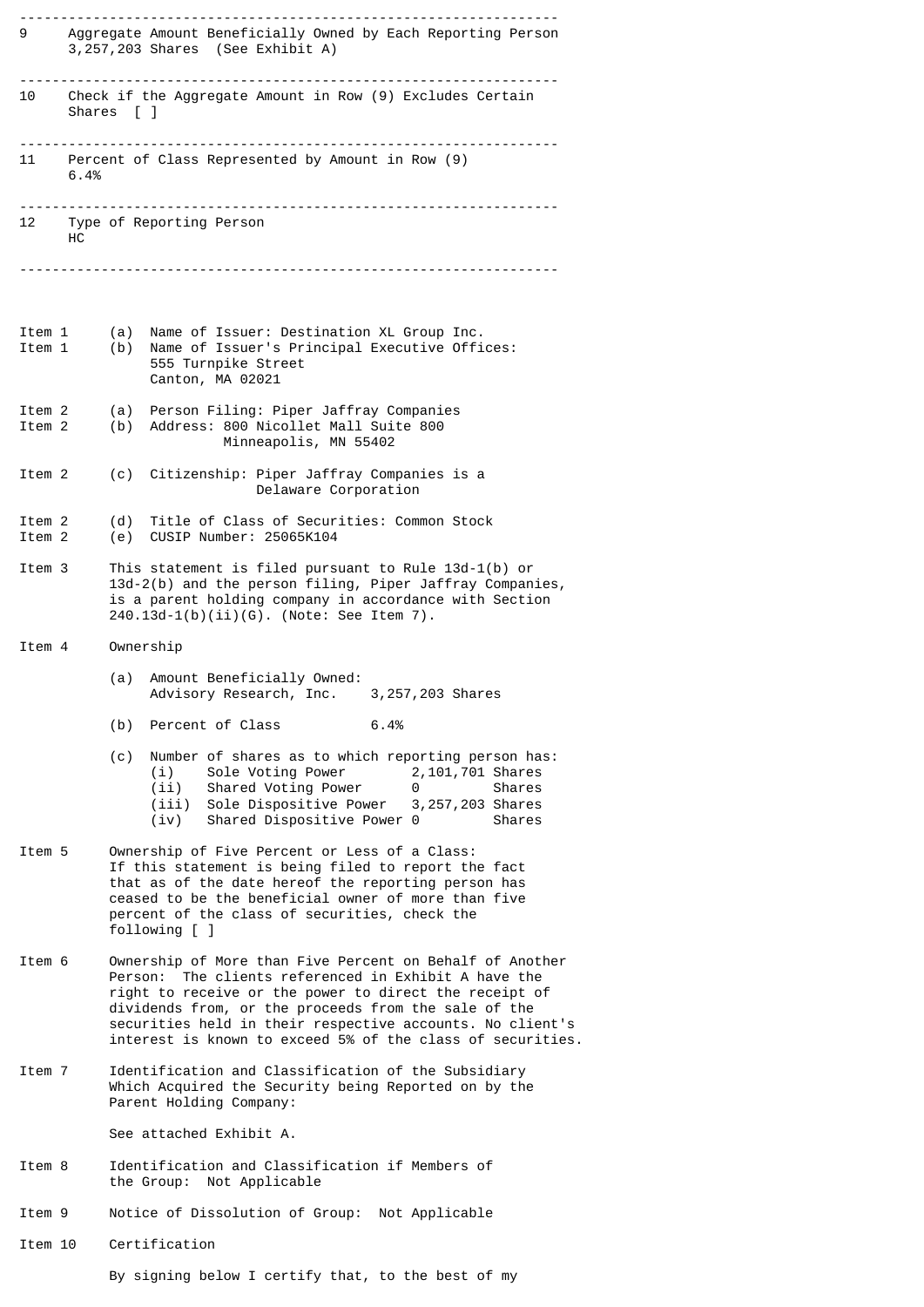knowledge and belief, the securities referred to above were acquired and are held in the ordinary course of business and were not acquired and are not held for the purpose of or with the effect of changing or influencing the control of the issuer of such securities and were not acquired and are not held in connection with or as a participant in any transaction having such purposes or effect.

## SIGNATURE

After reasonable inquiry and to the best of my knowledge and belief, I certify that the information set forth in this statement is true, complete and correct.

> 02/17/2015 ---------------------------------- Date

Piper Jaffray Companies

By /s/ Christopher D. Crawshaw ---------------------------------- Signature

Christopher D. Crawshaw Head of Asset Management ---------------------------------- Name/Title

Advisory Research, Inc.

By /s/ Christopher D. Crawshaw ---------------------------------- Signature

Christopher D. Crawshaw President, Chief Executive Officer ---------------------------------- Name/Title

## JOINT FILING AGREEMENT

The undersigned persons, on February 17, 2015, agree and consent to the joint filing on their behalf of this Schedule 13G in connection with their beneficial ownership of the Common Stock of Destination XL Group Inc. at December 31, 2014.

Piper Jaffray Companies

By /s/ Christopher D. Crawshaw ---------------------------------- Signature

Christopher D. Crawshaw Head of Asset Management ---------------------------------- Name/Title

Advisory Research, Inc.

By /s/ Christopher D. Crawshaw ---------------------------------- Signature

Christopher D. Crawshaw President, Chief Executive Officer ---------------------------------- Name/Title

## EXHIBIT A